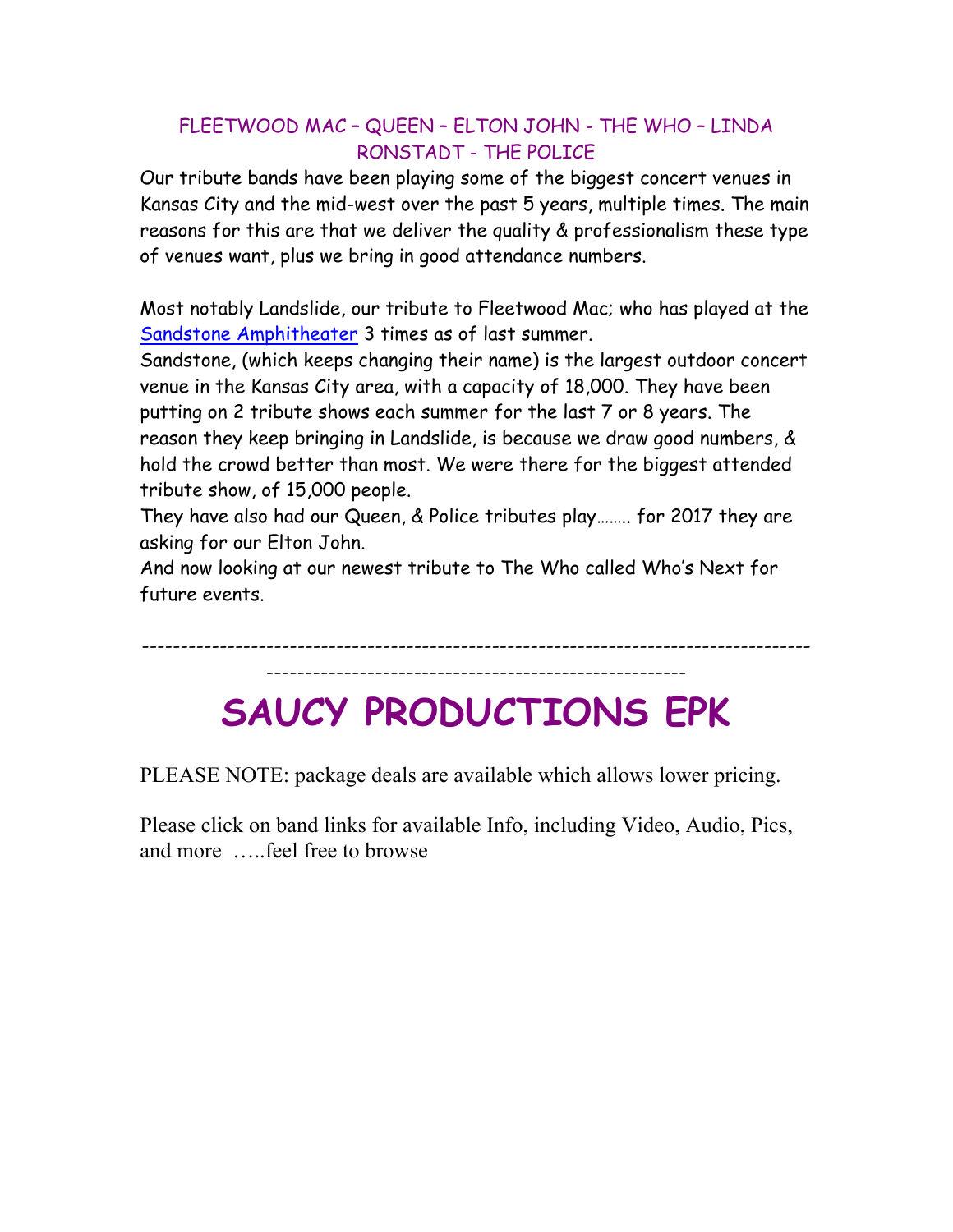

- The most authentic & popular of all our tributes Landslide: A Tribute to Fleetwood Mac - www.landslidetribute.com



- Dennis Laffoon, of national recording artists "Shooting Star"!........Paying tribute to one of the most iconic song writers and performers, ever! The Elton John Experience: Elton John Tribute - www.saucyproductions.com

------------------------------------------------------------------------------------------------------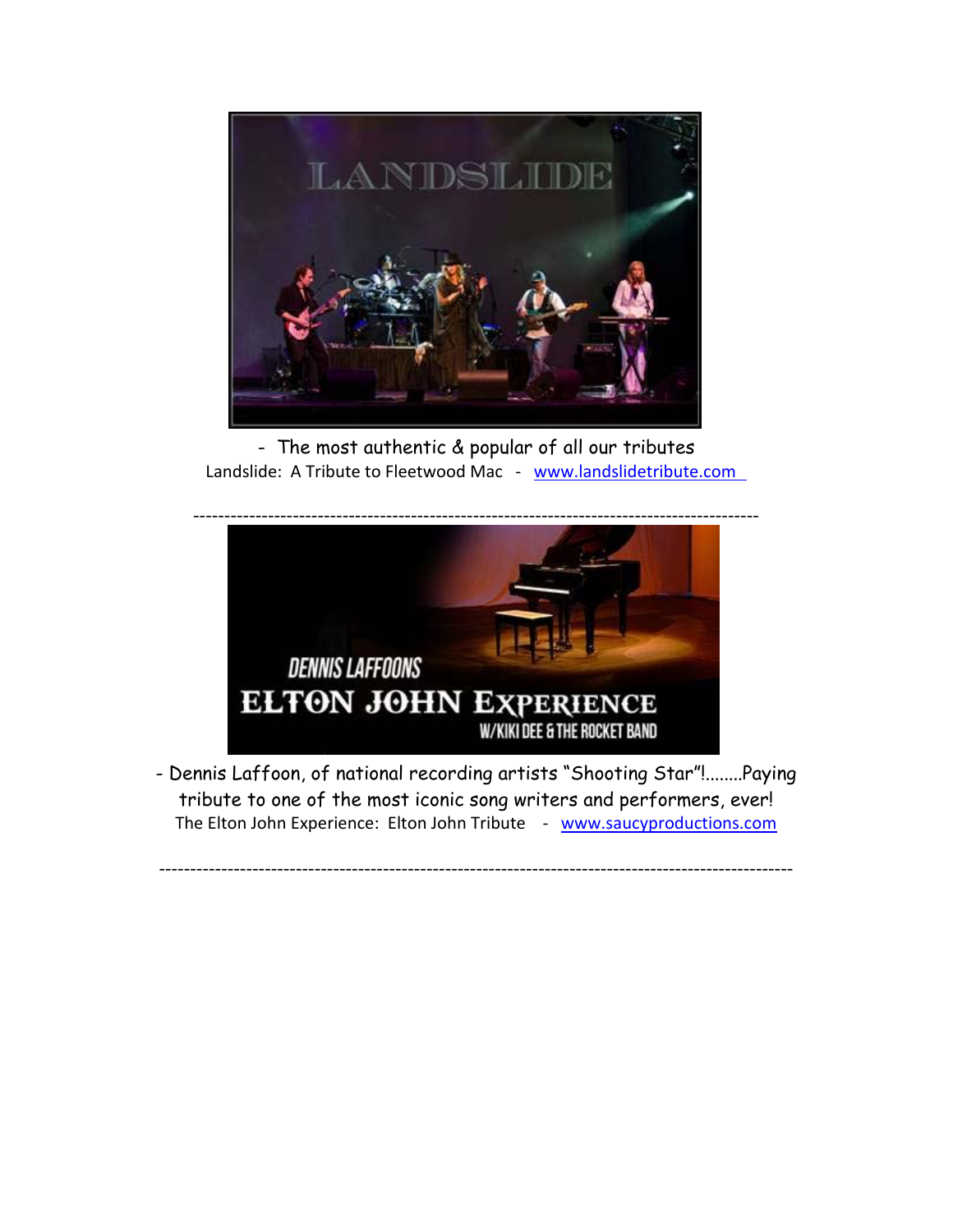

- a tribute in full dress & character,…with a catch, …..Freda Mercury,……Freddy's long lost American sister! Playing some of the biggest hits and most original rock music ever recorded! Killer Queen: A Tribute to the Music of Queen - www.killerqueenrocks.com



- a tribute to one of the most unique and popular bands of the 80's ! Synchronicity: A Tribute to The Police ‐ www.tributetothepolice

--------------------------------------------------------------------------------------------------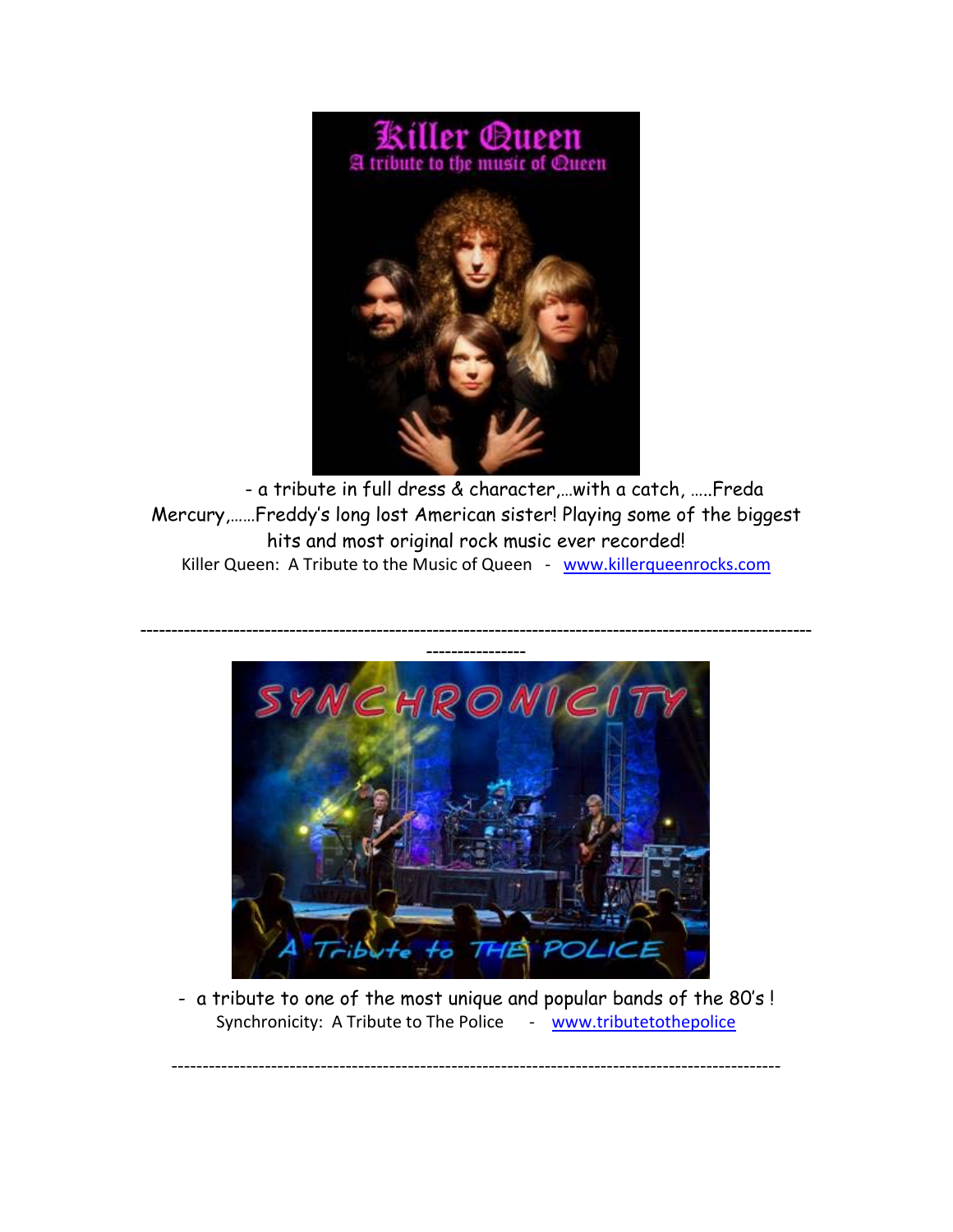

- major inspiration to all punk, & rock bands, for over 4 decades - influencing many of the performances & sounds you experience today! Who's Next: A Tribute to The Who ‐ www.saucyproductions.com



- an icon herself, Linda Ronstadt was dubbed the pioneer of Country Rock,………though she did so much more! Lady Ronstadt: A Tribute to Linda Ronstadt - www.saucyproductions.com

------------------------------------------------------------------------------------------------------------ --------------------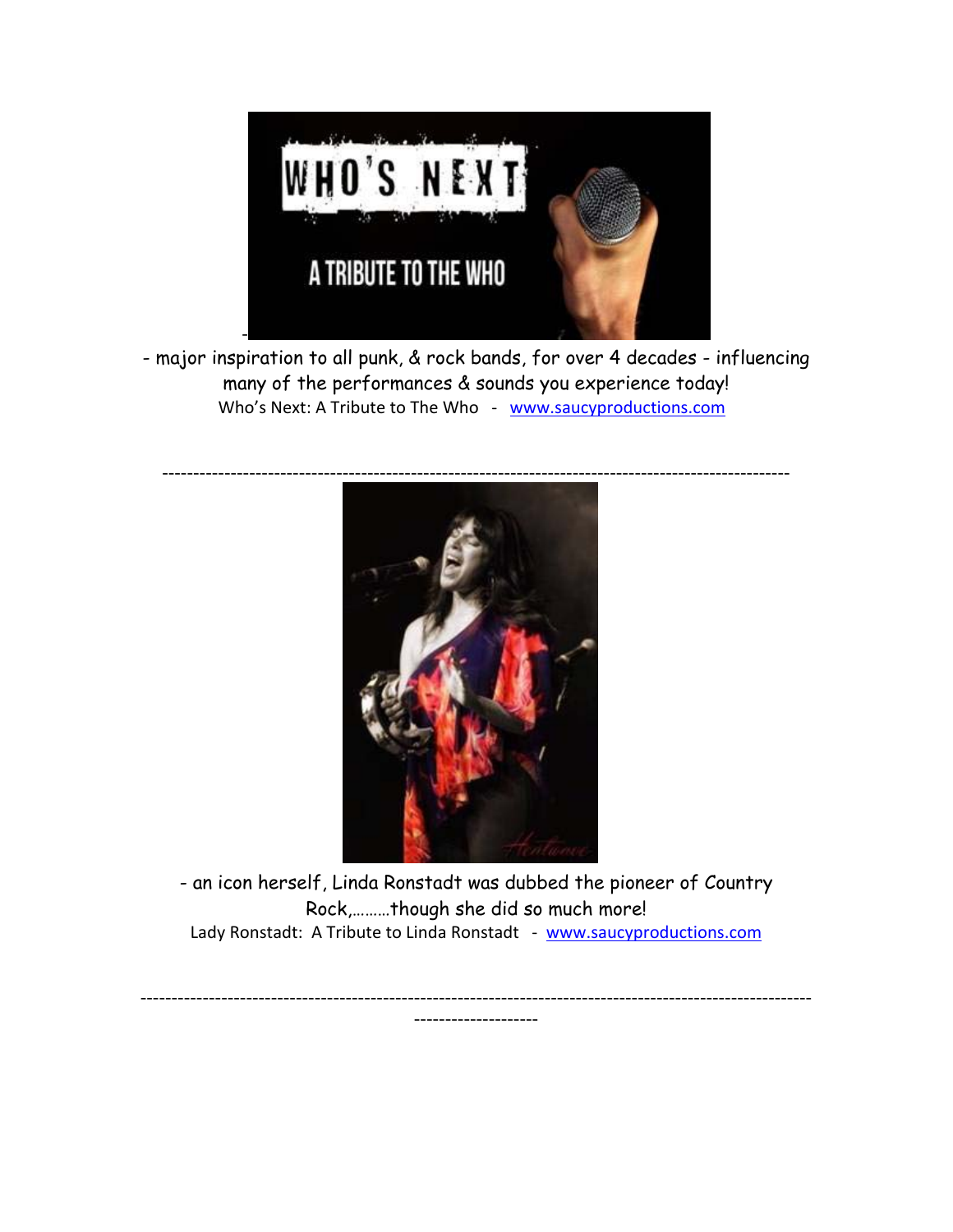

- a tribute to all. Saucy Jack: The most versatile band in Kansas City and beyond! www.saucyjackband.com

Saucy Productions offers a unique live entertainment suit of Tribute Bands. Using a core group of musicians we are able to offer a variety of tribute bands in one package.

If the venue requires multiple band performances, either a one day event, or multiple day events, we typically offer significant savings when compared to hiring separate bands. Each band may be hired separately or in any combination.

In addition to the tributes we can also use the core group as a variety band. And if your event requires sound & lighting, Saucy Productions has their own sound and lighting company, and can be hired with, or without bands, for a separate fee; thus more savings to you.

Saucy Productions has attracted some of the finest musicians in Kansas City. With exceptional talent and work ethics, we have been able to sustain this quality group of professionals for 20 plus years. We average over 125 events per year, primarily in the US. We can gladly provide references if you wish.

We would like to be considered entertainment for your 2017 year. Please see our main website at: **www.saucyproductions.com** You will find our current calendar, bios, available live video, audio, photos, and info for all bands.

You can also see our bands on Facebook.

For booking information contact: